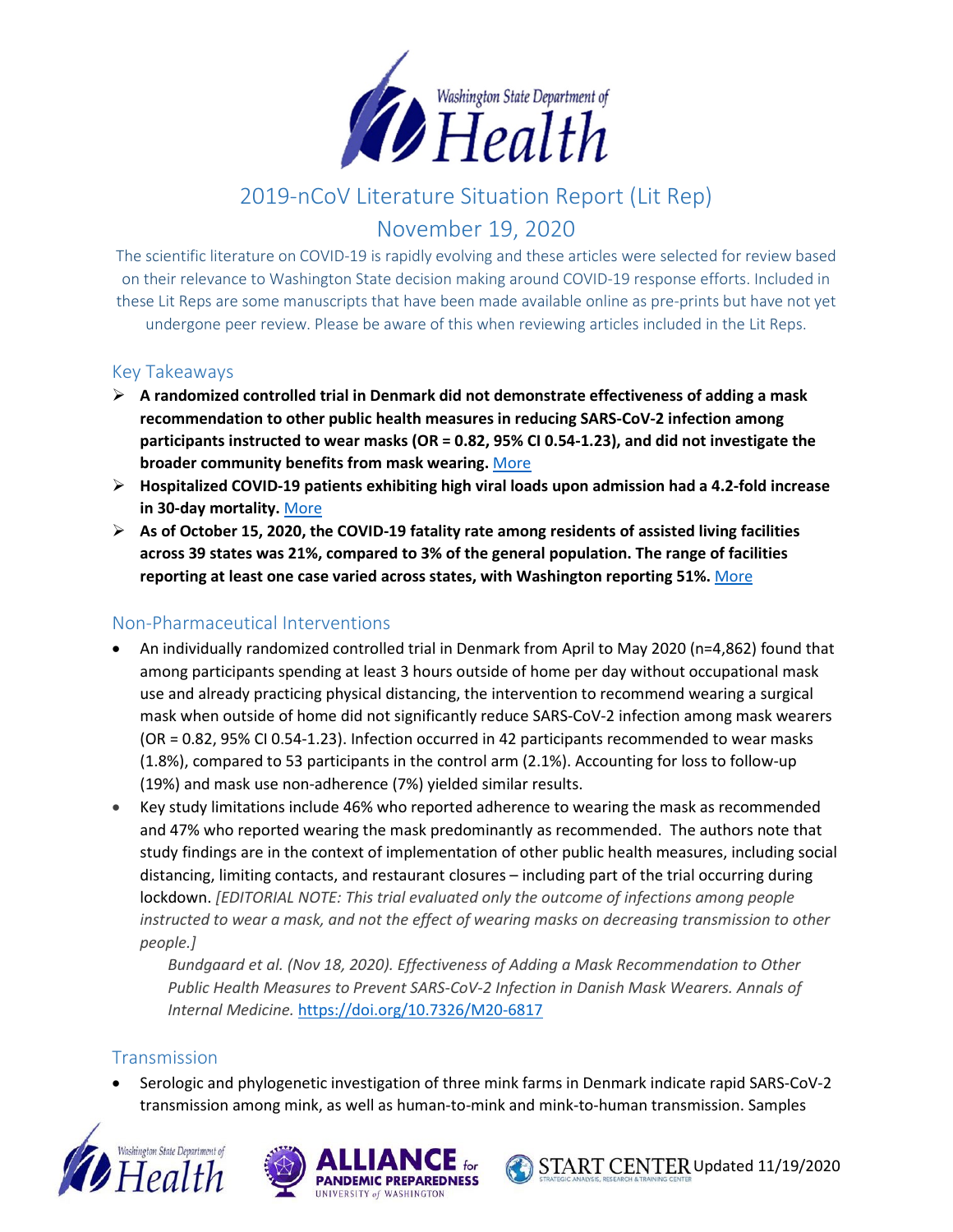from 30 mink on 3 farms indicate that seroprevalence ranged from 66% to >95%, with one mink farm jumping from 3% to >95% within 8 days. Sequencing of SARS-CoV-2 samples from each mink farm suggests a human index case in one mink farm, followed by mink-to-human transmission, which spread to mink in other farms via human-to-human transmission.

*Hammer et al. (Feb 18, 2021). SARS-CoV-2 Transmission between Mink (Neovison vison) and Humans, Denmark. Emerging Infectious Diseases.* <https://doi.org/10.3201/eid2702.203794>

• *[Pre-print, not peer reviewed]* An outbreak investigation in a group of schools in Italy from September to October 2020 detected an overall attack rate of 3.9%; 10 student and 2 teacher primary cases infected 39 secondary cases among 994 students included in the investigation. The attack rate in secondary schools was 6.6%, with the largest cluster of 22 secondary cases occurring in a middle school. Meanwhile, the attack rate in primary schools was 0.4%, with no secondary transmission occurring in early childhood educational settings.

Larosa et al. (Nov 18, 2020). Secondary Transmission of COVID-19 in Preschool and School *Settings after Their Reopening in Northern Italy a Population-Based Study. Pre-print downloaded Nov 19 from* <https://doi.org/10.1101/2020.11.17.20229583>

• *[Pre-print, not peer reviewed]* Analysis of epidemic characteristics during and after lockdowns from Rhode Island, Massachusetts, and Pennsylvania - states that successfully reopened in May 2020 without subsequent summer waves - showed changes in age-dependent mixing patterns. Using several daily data streams and mobility data, population-average mixing rates dropped by >50% during lockdown. However, elderly individuals were less able to reduce contacts during lockdown than younger individuals, which potentially led to concentrated outbreaks among elderly congregate settings.

*Wikle et al. (Nov 18, 2020). SARS-CoV-2 Epidemic after Social and Economic Reopening in Three US States Reveals Shifts in Age Structure and Clinical Characteristics. Pre-print downloaded Nov 19 from* <https://doi.org/10.1101/2020.11.17.20232918>

• Analysis using data from a public health surveillance database including residents of the Winnipeg Health Region of Canada estimated a household secondary attack rate of 14.7%. Out of 279 contacts from 102 primary cases in unique households, 41 contacts from 25 households became secondary cases within 14 days of exposure to the primary case.

*Wilkinson et al. (Nov 17, 2020). Secondary Attack Rate of COVID-19 in Household Contacts in the Winnipeg Health Region, Canada. Canadian Journal of Public Health.*  <https://doi.org/10.17269/s41997-020-00451-x>

# Geographic Spread

• Analysis of county-level predictors over 16 time points in New York State showed that as COVID-19 incidence peaked in March and declined through June 2020, areas with the highest infection growth rates shifted from the New York metropolitan areas toward the western and northern areas. Counties with higher proportions of people age 45+ years, people living alone in residential houses, and crowded residential houses were associated with growing incidence.

*Xiao. (Nov 19, 2020). Predicting Spatial and Temporal Responses to Non-Pharmaceutical Interventions on COVID-19 Growth Rates across 58 Counties in New York State: A Prospective Event-Based Modeling Study on County-Level Sociological Predictors. JMIR Public Health and Surveillance.* <https://doi.org/10.2196/22578>





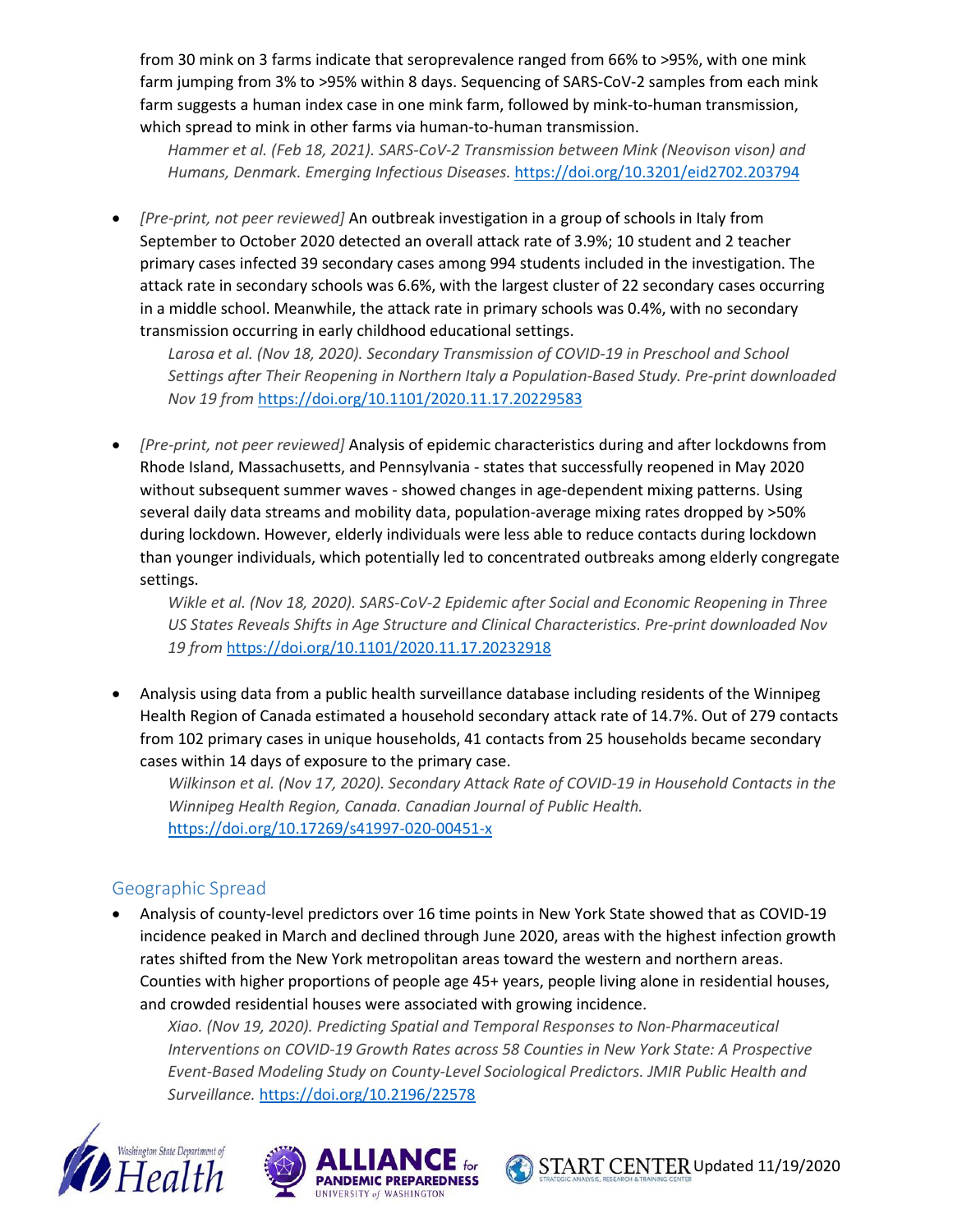# Vaccines and Immunity

• *[Pre-print, not peer reviewed]* In a systematic review and meta-analysis of 338 seroprevalence studies representing 50 countries and 2.3 million participants, global SARS-CoV-2 seroprevalence in the general population was low (median 3.2%, IQR 1.0-6.4%) through August 2020, suggesting that most of the population still remains susceptible to infection. Seroprevalence was higher among Black and Asian people than white people. Older age (65 years or older) and being a health worker were associated with higher seroprevalence. National seroprevalence estimates were 11.9 times higher than corresponding SARS-CoV-2 cumulative incidence.

*Bobrovitz et al. (Nov 18, 2020). Global Seroprevalence of SARS-CoV-2 Antibodies a Systematic Review and Meta-Analysis. Pre-print downloaded Nov 19 from* <https://doi.org/10.1101/2020.11.17.20233460>

• A study evaluating novel ELISA-based assays to detect SARS-CoV-2 antibodies (including antibody sandwich ELISA and three isotype-specific assays) found that among convalescent patients (n=350), IgM, IgA, and IgG antibody responses against the receptor-binding domain significantly correlated with disease severity.

*Hansen et al. (Nov 18, 2020). SARS-CoV-2 Antibody Responses Are Correlated to Disease Severity in COVID-19 Convalescent Individuals. The Journal of Immunology.*  <https://doi.org/10.4049/jimmunol.2000898>

### Clinical Characteristics and Health Care Setting

• In a retrospective study of 181 patients admitted to UW Medicine hospitals, patients with a high SARS-CoV-2 viral load (Cycle threshold < 22) upon hospital admission had a 4.2-fold increase in odds of 30-day mortality. Meanwhile, those who were IgG seropositive had non-significantly lower odds of mortality (OR 0.43, 95% CI: 0.15-1.26). The authors suggest both virologic and serologic testing could serve as biomarkers for disease course.

*Bryan et al. (Nov 3, 2020). SARS-CoV-2 Viral Load on Admission Is Associated with 30-Day Mortality. Open Forum Infectious Diseases.* <https://doi.org/10.1093/ofid/ofaa535>

• Out of 100 air samples collected over 2 months in acute care hospital rooms hosting COVID-19 patients, 11 samples were confirmed positive via PCR and 0 samples were infectious via viral cultures. No correlation between patient clinical characteristics (e.g., length of hospital stay) and detection of airborne viral RNA was observed.

*Dumont-Leblond et al. (Nov 18, 2020). Low Incidence of Airborne SARS-CoV-2 in Acute Care Hospital Rooms with Optimized Ventilation. Emerging Microbes & Infections.*  <https://doi.org/10.1080/22221751.2020.1850184>

#### Public Health Policy and Practice

• Analysis of nationwide transit demand data from a widely used navigation app show that approximately half of transit systems experienced declines in demand before local community spread of COVID-19, but few transit systems reached their minimal demand before community spread was sustained. Communities with greater proportions of essential workers and African Americans or Hispanics tended to maintain higher levels of minimal demand.

*Liu et al. (Nov 18, 2020). The Impacts of COVID-19 Pandemic on Public Transit Demand in the United States. PLOS ONE.* <https://doi.org/10.1371/journal.pone.0242476>





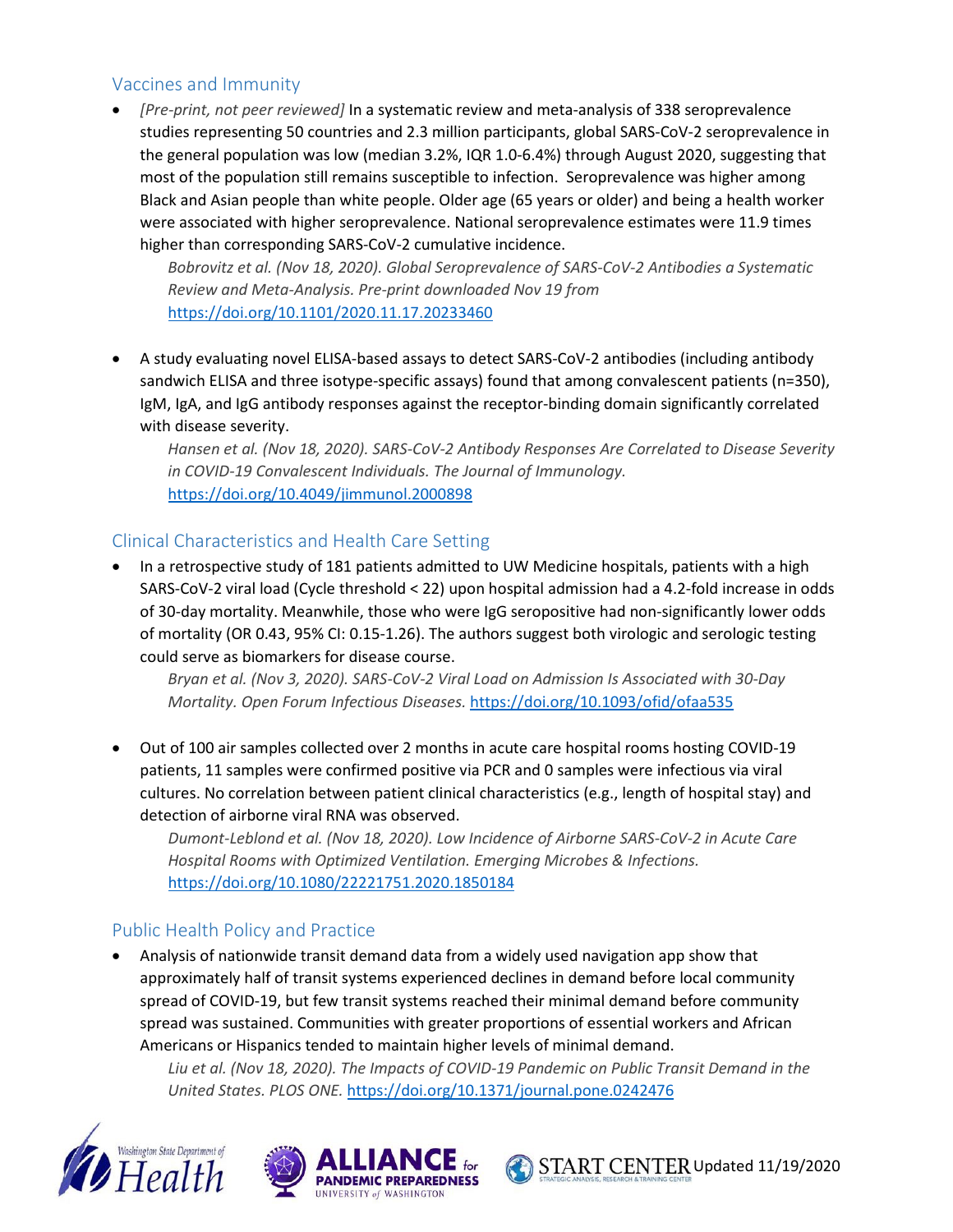• *[Pre-print, not peer reviewed]* A prospective cohort study of Qatari professional football (soccer) players, staff, and officials (n=1337) during a truncated football season with a tailored infection control program identified 85 cases (36 players) with SARS-CoV-2 infection. Incidence of symptomatic COVID-19 was similar to the general population. Infection control measures included regular PCR testing every 3-5 days, serology testing every 4 weeks, and a signed pledge to adhere to home quarantine and to limit social contacts. More than half of the people who developed infections were asymptomatic, and contact tracing identified social contacts and family as the most common infection sources.

*Schumacher et al. (Nov 18, 2020). Resuming Professional Football during the Covid-19 Pandemic in a Country with High Infection Rates: A Prospective Cohort Study. Pre-print downloaded Nov 19 from* <https://doi.org/10.1101/2020.11.17.20233023>

• Approximately 203,792 COVID-19 cases were diagnosed and reported among New York City residents between February and June 2020. The crude fatality rate was 9.2% among all cases and 26.6% among hospitalized cases. Among confirmed cases 75 years or older, the fatality rate was 38.3%. After adjusting for age, COVID-19 incidence, and hospitalization rates, mortality was highest among Black/African American and Hispanic/Latino people and people living in neighborhoods with high poverty.

*Thompson et al. (Nov 20, 2020). COVID-19 Outbreak — New York City, February 29–June 1, 2020. MMWR. Morbidity and Mortality Weekly Report.* <https://doi.org/10.15585/mmwr.mm6946a2>

• Based on data from health departments in 39 U.S. states, 6,440 (22%) of assisted living facilities (ALFs) reported at least one case of COVID-19 among staff or residents by October 15, 2020. 21% of ALF residents with COVID-19 died, compared to 3% among the general public: 5,469 COVID-19 deaths were reported in residents and 46 in staff members. The range of ALFs reporting COVID-19 cases varied considerably between states, with 1% of ALFs in Iowa and 93% of ALFs in Connecticut reporting at least one case. In Washington State, 274 (51%) of ALFs reported at least one case. *Yi et al. (Nov 20, 2020). Characterization of COVID-19 in Assisted Living Facilities — 39 States,* 

*October 2020. MMWR. Morbidity and Mortality Weekly Report.* <https://doi.org/10.15585/mmwr.mm6946a3>

# Other Resources and Commentaries

- [Monocyte CD169 Expression as a Biomarker in the Early Diagnosis of COVID-19](https://doi.org/10.1093/infdis/jiaa724) The Journal of Infectious Diseases (Nov 18)
- [Public Perceptions of Non-Adherence to COVID-19 Measures by Self and Others in the United](https://doi.org/10.1101/2020.11.17.20233486)  [Kingdom](https://doi.org/10.1101/2020.11.17.20233486) – MedRxiv (Nov 18)
- [Pre-Symptomatic Detection of COVID-19 from Smartwatch Data](https://doi.org/10.1038/s41551-020-00640-6) Nature Biomedical Engineering (Nov 18)
- [SARS-CoV-2 Antibody Testing: Important but Imperfect](https://doi.org/10.1093/cid/ciaa1755) Clinical Infectious Diseases (Nov 18)
- [A Proposed Framework and Timeline of the Spectrum of Disease Due to SARS-CoV-2 Infection](https://doi.org/10.1001/jama.2020.22717) JAMA (Nov 18)
- [Audio Interview: Covid-19 in Europe and New Information on Vaccines](https://doi.org/10.1056/NEJMe2033666) New England Journal of Medicine (Nov 19)
- [The Role of Masks in Mitigating the SARS-CoV-2 Pandemic: Another Piece of the Puzzle](https://doi.org/10.7326/M20-7448) Annals of Internal Medicine (Nov 18)